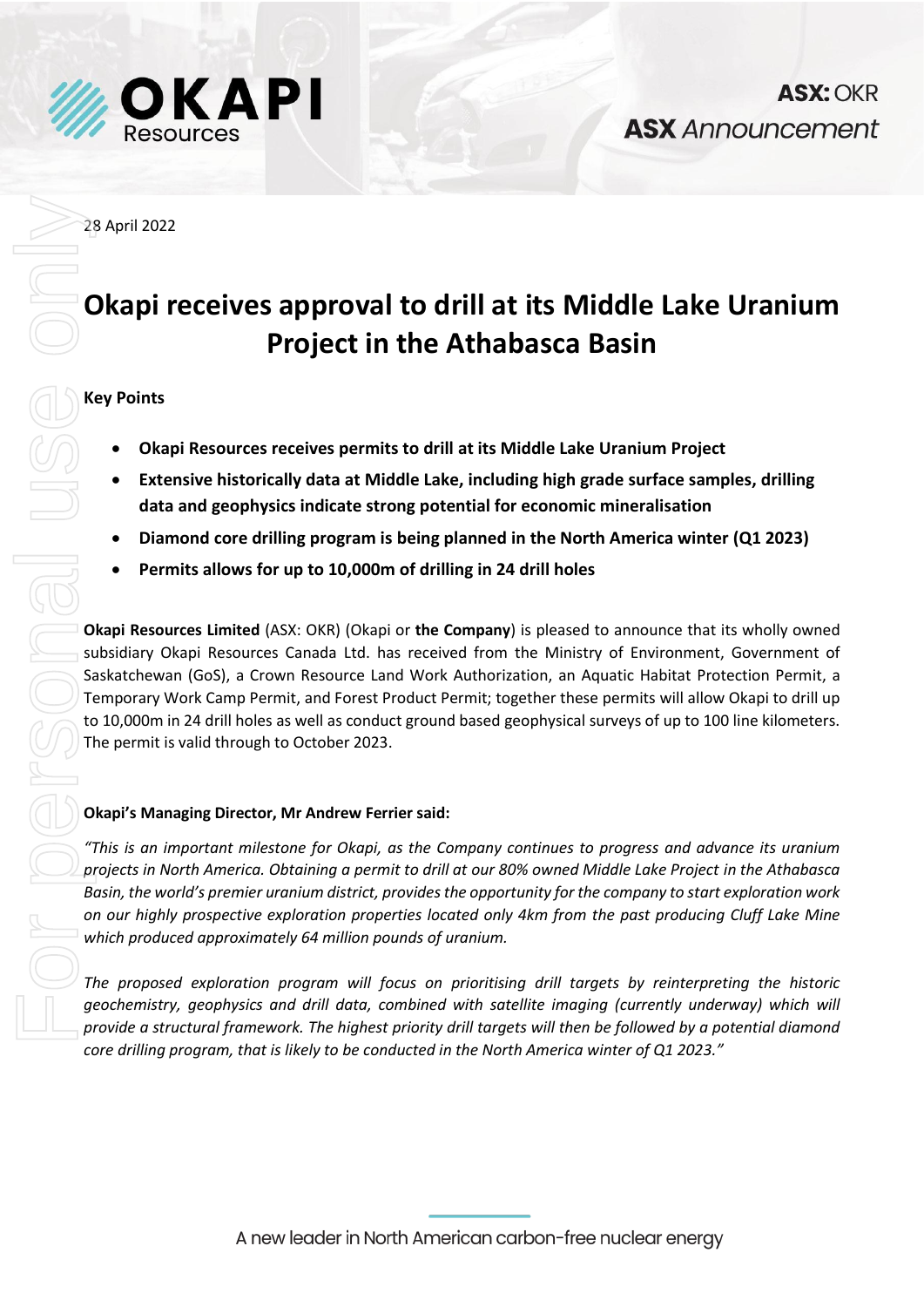

#### **Proposed Exploration Program**

The Middle Lake Uranium Project has had a long history of exploration work completed with the last drill program occurring in the winter of 2015 comprising 17 shallow drill holes for a total of 1,851 meters of drilling. The drilling revealed areas of anomalous radioactivity and uranium concentrations associated with graphitic schist and mylonite; the exploration is consistent of that for unconformity style uranium deposits in areas adjacent to the contact between the underlying Archean Basement and Athabasca Group rocks.

Okapi's immediate aim is to take the historic data and reinterpret and remodel the historic surface and drill data, geochemistry and geophysics to provide targets for drill testing. This will be combined with new remote sensing image interpretation currently underway that, when integrated with the historic, existing geophysical survey results, will provide a structural framework that can be incorporated into the geologic modelling. The application of multi-spectral satellite imaging to exploration at Middle Lake, and the enhanced software capacity now available, can readily detect areas of alteration associated with Uranium mineralisation.

The targets generated from the geologic model will then be followed by a potential diamond core drilling program that is likely to be conducted in the North America winter of Q1 2023. The drill permits will allow



*Figure 1: Location of the Proposed Drilling Area, Middle Lake Uranium Project, Saskatchewan, Canada.*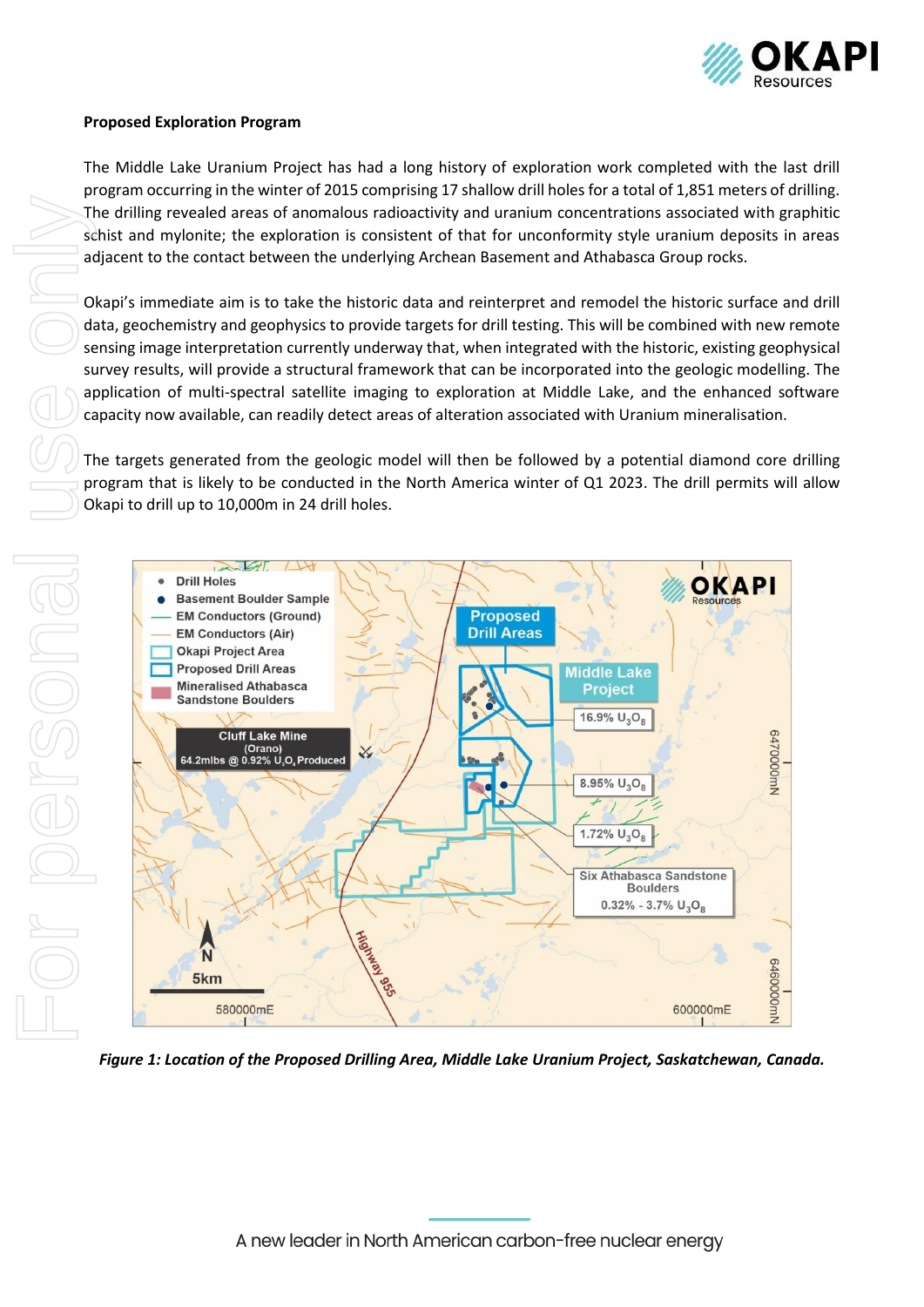

#### **Middle Lake Uranium Project (80% interest)**

The Middle Lake Uranium Project is located in the western portion of the Athabasca Basin immediately southeast (4km) of the past producing Cluff Lake Mine in the south-eastern part of the Carswell Impact Structure. The Cluff Lake mine produced approximately 64.2 million pounds of  $U_3O_8 \text{ @ } 0.92\% \text{ U}_3O_8$  between 1988 and 2002.<sup>1</sup>



*Figure 2: Location of the Middle Lake Uranium Project in Saskatchewan, Canada.*

The Middle Lake Uranium Project comprises three mineral dispositions covering an area of approximately 4,833 hectares and straddles the southern limits of the Carswell Structure and comprises rocks from the underlying Archean Basement and the Proterozoic Athabasca Group rocks. Prior exploration work on the project has identified sandstone boulder trains that have returned samples containing up to 16.9%  $U_3O_8$ ; in the southern portion of the project sandstone boulders have returned values up to 3.7%  $U_3O_8$ .

In light of the work being carried out at Shea Creek Deposit (approximately 15km south of the Middle Lake Property) in a Joint Venture with Orano and UEX (UEX.TO – Market Cap C\$180), a focus of investigation will also be the northwesterly trend of the uranium mineralised fault zones that trend thru the southwest corner of the Middle Lake Project.

\_\_\_\_\_\_\_\_\_\_\_\_\_\_\_\_\_\_\_\_\_\_\_\_\_\_\_\_\_\_\_\_\_\_\_\_\_\_\_\_\_\_\_\_\_\_\_\_\_\_\_\_\_\_\_\_\_\_\_\_\_\_\_\_\_\_\_\_\_\_\_\_\_\_\_\_\_\_\_\_\_\_\_\_\_\_\_\_\_\_\_\_\_\_\_\_\_\_\_\_\_\_\_\_\_\_\_\_ <sup>1</sup> Technical Report on the Shea Creek Property, Northern Saskatchewan, with an Update Mineral Resource Estimate, UEX Corporation May 31, 2013.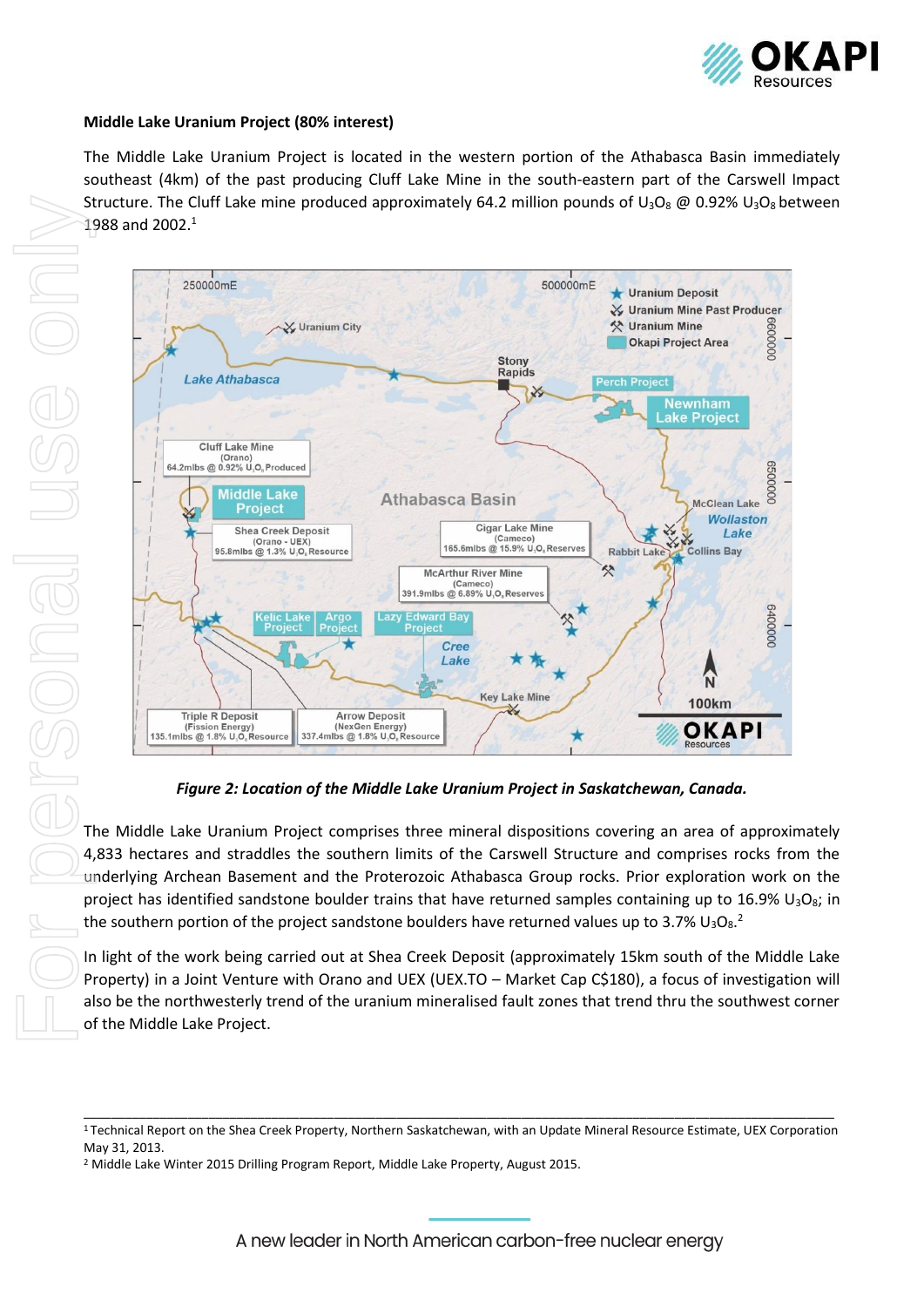

#### **First Nations Engagement**

The timing of work to be carried out on the Middle Lake Project will be contingent on the outcome of engagement with Clearwater River Dene Nation (CRDN); the process has begun between Okapi and CRDN with meetings planned in the near future to agree on the working practices moving forward that address CRDN's community issues and concerns with planned activities.

At Okapi, we understand that exploration activities have the potential to directly and indirectly impact CRDN's members ability to exercise their rights, practice their culture, and maintain their way of life. Okapi is committed to working with CRDN to ensure the protection of these rights and form an ongoing working relationship that benefits both Okapi and CRDN.

This announcement has been authorised for release by the Board of Okapi Resources Limited.

#### **Further information:**

Andrew Ferrier Managing Director E: info@okapiresources.com P: +61 8 6117 9338

Gareth Quinn Investor Relations E: gareth@republicpr.com.au P: +61 417 711 108

#### **Competent Person's Statement**

The information in this announcement that relates to exploration results at the Athabasca Projects is based on information reviewed by Mr Ben Vallerine. Mr Vallerine is a shareholder and Director of Okapi Resources Limited. Mr Vallerine is a member of The Australian Institute of Geoscientists. Mr Vallerine has sufficient experience that is relevant to the style of mineralisation under consideration as a Competent Person as defined in the 2012 Edition of the "Australasian Code for Reporting on Exploration Results, Mineral resources and Ore Reserves". Mr Vallerine consents to the inclusion in this announcement of the matters based on his information in the form and context in which it appears.

Refer to ASX announcement dated 9 November 2021 titled "Okapi to acquire High-Grade Uranium Assets – Athabasca Basin" for the JORC details of the Athabasca Projects. The Company confirms that it is not aware of any new information or data that materially affects the information included in the original market announcement of 9 November 2021.

#### **Caution Regarding Forward Looking Statements**

This announcement contains forward looking statements which involve a number of risks and uncertainties. These forward-looking statements are expressed in good faith and believed to have a reasonable basis. These statements reflect current expectations, intentions or strategies regarding the future and assumptions based on currently available information. Should one or more risks or uncertainties materialise, or should underlying assumptions prove incorrect, actual results may vary from the expectations, intentions and strategies described in this announcement. The forward-looking statements are made as at the date of this announcement and the Company disclaims any intent or obligation to update publicly such forward looking statement this interest the results of the results of the results of new information increases the results of the results of new information in the results or results or results or results or results or results or results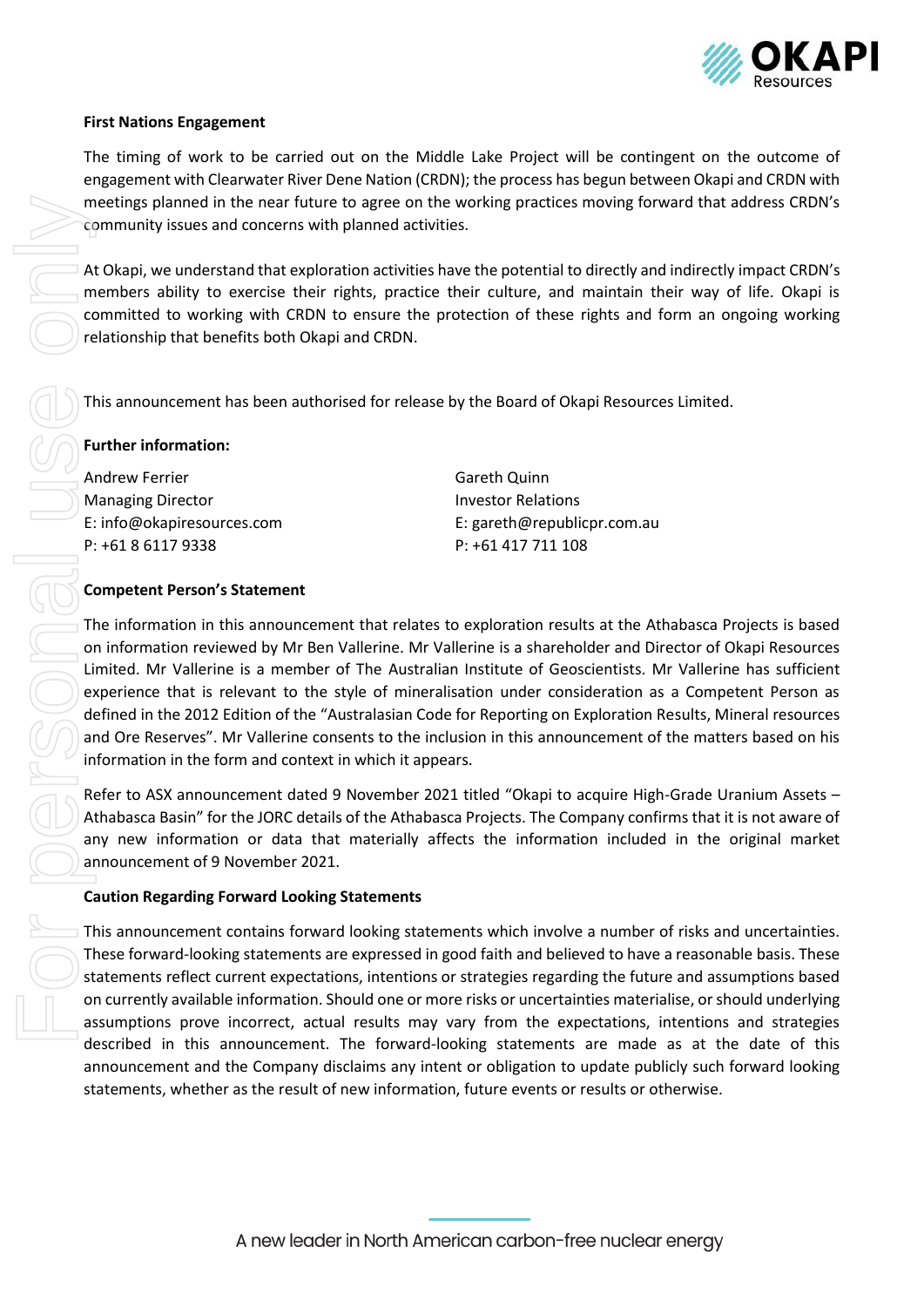

### **About Okapi Resources**

*Okapi Resources Limited recently acquired a portfolio of advanced, high grade uranium assets located in the United States of America and in the Athabasca Basin, Canada.*

|                             |                                                                                                                                            |                            |                          | Assets include a strategic position in one of the most prolific uranium districts in the USA – the Tallahassee<br>Creek Uranium District in Colorado. The Tallahassee Uranium Project contains a JORC 2012 Mineral Resource<br>estimate of <b>49.8 million pounds of U<sub>3</sub>O<sub>8</sub> at a grade of 540ppm U<sub>3</sub>O<sub>8</sub> with significant exploration upside. The</b>                                                                                                                                                                                                                      |                            |                          |                        |                            |                          |                        |                            |                          |
|-----------------------------|--------------------------------------------------------------------------------------------------------------------------------------------|----------------------------|--------------------------|-------------------------------------------------------------------------------------------------------------------------------------------------------------------------------------------------------------------------------------------------------------------------------------------------------------------------------------------------------------------------------------------------------------------------------------------------------------------------------------------------------------------------------------------------------------------------------------------------------------------|----------------------------|--------------------------|------------------------|----------------------------|--------------------------|------------------------|----------------------------|--------------------------|
|                             |                                                                                                                                            |                            |                          | greater Tallahassee Creek Uranium District hosts more than 100 million pounds of $U_3O_8$ with considerable<br>opportunity to expand the existing resource base by acquiring additional complementary assets in the district.                                                                                                                                                                                                                                                                                                                                                                                     |                            |                          |                        |                            |                          |                        |                            |                          |
|                             |                                                                                                                                            |                            |                          | The portfolio of assets also includes an option to acquire 100% of the high-grade Rattler Uranium Project in<br>Utah, which includes the historical Rattlesnake open pit mine. The Rattler Uranium Project is located 85km<br>from the White Mesa Uranium Mill, the only operating conventional uranium mill in the USA hence provides a<br>near term, low-capital development opportunity.                                                                                                                                                                                                                       |                            |                          |                        |                            |                          |                        |                            |                          |
| mines.                      |                                                                                                                                            |                            |                          | In January 2022, Okapi acquired a portfolio of high-grade exploration assets in the world's premier uranium<br>district, the Athabasca Basin. The Athabasca Basin is home to the world's largest and highest-grade uranium                                                                                                                                                                                                                                                                                                                                                                                        |                            |                          |                        |                            |                          |                        |                            |                          |
|                             |                                                                                                                                            |                            |                          | Okapi's clear strategy is to become a new leader in North American carbon-free nuclear energy by assembling<br>a portfolio of high-quality uranium assets through accretive acquisitions and exploration.                                                                                                                                                                                                                                                                                                                                                                                                         |                            |                          |                        |                            |                          |                        |                            |                          |
|                             | JORC 2012 Mineral Resource Estimate for the Tallahassee Uranium Project<br><b>Inferred</b><br><b>Measured</b><br>Indicated<br><b>Total</b> |                            |                          |                                                                                                                                                                                                                                                                                                                                                                                                                                                                                                                                                                                                                   |                            |                          |                        |                            |                          |                        |                            |                          |
| Property                    | <b>Tonnes</b><br>(000)                                                                                                                     | Grade<br>$U_3O_8$<br>(ppm) | Lbs<br>$U_3O_8$<br>(000) | <b>Tonnes</b><br>(000)                                                                                                                                                                                                                                                                                                                                                                                                                                                                                                                                                                                            | Grade<br>$U_3O_8$<br>(ppm) | Lbs<br>$U_3O_8$<br>(000) | <b>Tonnes</b><br>(000) | Grade<br>$U_3O_8$<br>(ppm) | Lbs<br>$U_3O_8$<br>(000) | <b>Tonnes</b><br>(000) | Grade<br>$U_3O_8$<br>(ppm) | Lbs<br>$U_3O_8$<br>(000) |
| Hansen/<br>Picnic<br>Tree** |                                                                                                                                            |                            |                          | 7,309                                                                                                                                                                                                                                                                                                                                                                                                                                                                                                                                                                                                             | 640                        | 10,360                   | 9,277                  | 580                        | 11,874                   | 16,586                 | 610                        | 22,234                   |
| Taylor<br>and Boyer         |                                                                                                                                            |                            |                          | 7,641                                                                                                                                                                                                                                                                                                                                                                                                                                                                                                                                                                                                             | 520                        | 8,705                    | 14,869                 | 460                        | 15,172                   | 22,513                 | 480                        | 23,877                   |
| <b>High Park</b>            | 2,451                                                                                                                                      | 550                        | 2,960                    | 24                                                                                                                                                                                                                                                                                                                                                                                                                                                                                                                                                                                                                | 590                        | 30                       | 434                    | 770                        | 734                      | 2,907                  | 580                        | 3,724                    |
| <b>Total</b>                | 2,451                                                                                                                                      | 550                        | 2,960                    | 14,976                                                                                                                                                                                                                                                                                                                                                                                                                                                                                                                                                                                                            | 580                        | 19,095                   | 24,580                 | 510                        | 27,780                   | 42,007                 | 540                        | 49,835                   |
|                             | <b>Competent Persons Statement</b>                                                                                                         |                            |                          | Notes: Calculated applying a cut-off grade of 250ppm U <sub>3</sub> O <sub>8</sub> . Numbers may not sum due to rounding. Grade rounded to nearest 10ppm.<br>**Numbers reported are 51% of the Hansen/Picnic Tree due to ownership agreements.<br>Information on the Mineral Resources presented, together with JORC Table 1 information, is contained in the ASX                                                                                                                                                                                                                                                 |                            |                          |                        |                            |                          |                        |                            |                          |
|                             |                                                                                                                                            |                            |                          | announcement titled "Okapi to acquire Hansen Deposit - Resource increased by 81%" which was released as an<br>announcement on 7 April 2022. The Company confirms that it is not aware of any new information or data that materially<br>affects the information in the relevant market announcements, and that the form and context in which the Competent<br>Persons findings are presented have not been materially modified from the original announcements.                                                                                                                                                   |                            |                          |                        |                            |                          |                        |                            |                          |
|                             |                                                                                                                                            |                            |                          | Where the Company refers to Mineral Resources in this announcement (referencing previous releases made to the ASX),<br>it confirms that it is not aware of any new information or data that materially affects the information included in that<br>announcement and all material assumptions and technical parameters underpinning the Mineral Resource estimate with<br>that announcement continue to apply and have not materially changed. The Company confirms that the form and context<br>in which the Competent Persons findings are presented have not materially changed from the original announcement. |                            |                          |                        |                            |                          |                        |                            |                          |

#### *Competent Persons Statement*